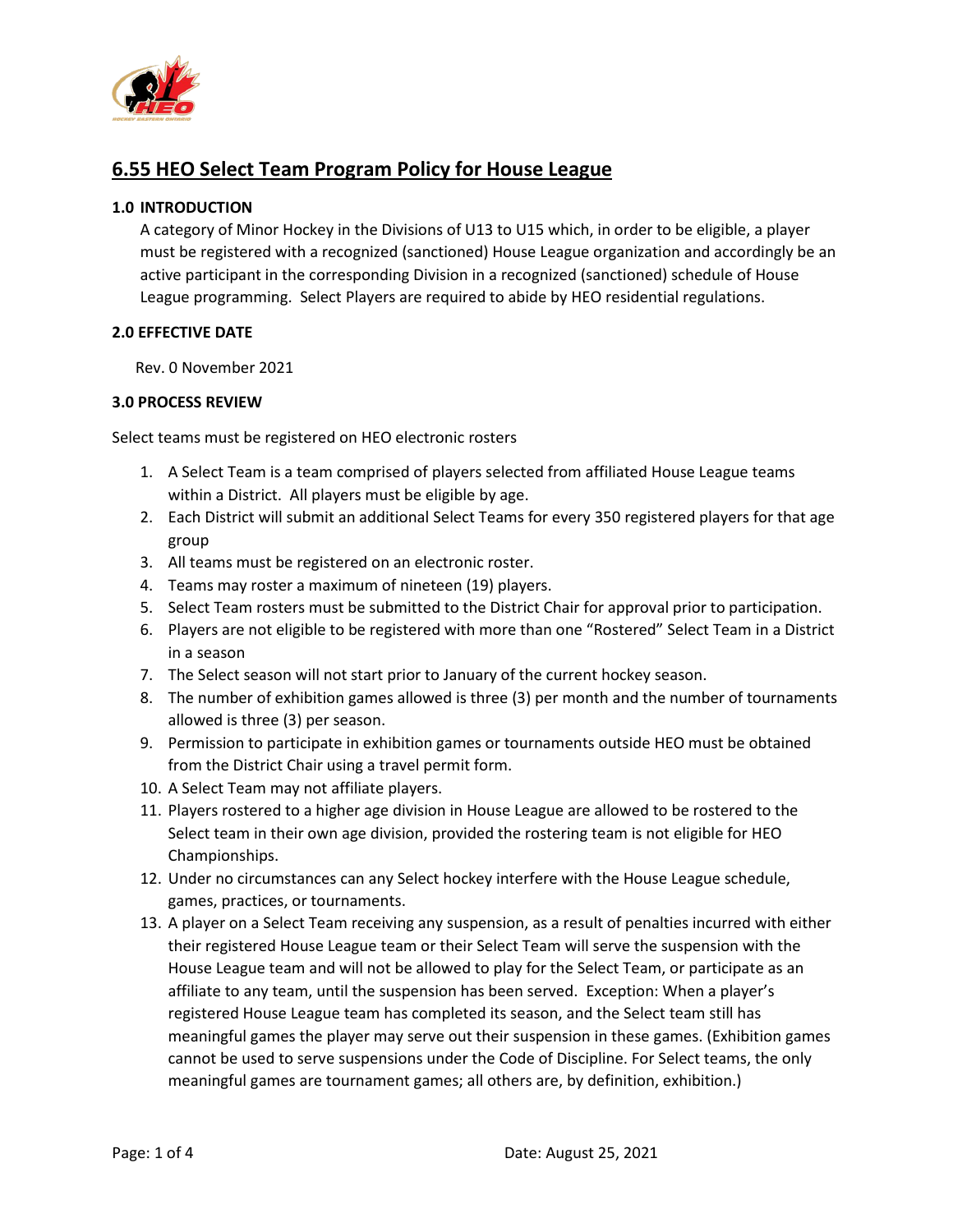

This section may be used by the local Districts within their constitution.

Terms of Reference for Select Program

- a) The primary purpose of the HEO Minor Select program is to enhance the hockey experience for a House League player.
- b) Under no circumstances can any Select hockey interfere with the House League schedule, games, practices, or tournaments.
- c) The program will be managed by designated House League representative (depending on Association structure (VP, director at Large) Convenors will be appointed as required.

# Select Team Consideration

- a) Select hockey is not an alternative to Rep hockey but a supplementary program in a division where the capacity of the Rep system has been exceeded. As such, Rep teams would need to be fully rostered after the rep tryout process as per the individual association rules of Operation.
- b) Each team will be subject to approval from their Executive and League depending on District structure.

# Select Tryout Process

- a) VP of House or Association VP will gain an understanding from each or their own association if there is sufficient interest in a select team within a division. The Executive responsible, with the approval of their Executive, will authorize the formation of a select team in that division.
- b) The Executive responsible will administer and manage the process for creating a Select Team for each applicable division.
- c) The Executive or executives responsible will work with a committee comprised of the Select Team Head Coach, League Convenor, and/or Association Convenors, and will create a Select Team with players across multiple District teams from that division.
- d) There will be no designated tryout ice times to evaluate players. Player selection will be determined on play during House League season up until the end of December of the current hockey season.

### Select Team Finances

- a) Team finances are solely the responsibility of the Select team. Each Select team will be required to have the following in place: a) A team manager, coach and trainer. A police check is compulsory and must be submitted to the Executive or Executives responsible.
- b) Financial log and statements must be available to all members of the team and submitted to the Executive(s) at season end.
- c) Team budget approved by all parents involved in the Select program. The Select team will be responsible for all applicable fees including, but not necessarily exclusive to ice rental fees, referee fees, tournament fees, permits and other potential activity fees.
- d) Select teams may seek sponsorship. This sponsor must be approved by the District Executive not be in violation of HEO guidelines.
- e) A Select fee (to be set yearly at budget time by the District Executive) is to be paid to the District and it will cover the costs of sweaters, socks. Colour scheme of teams will match the AA team within the District.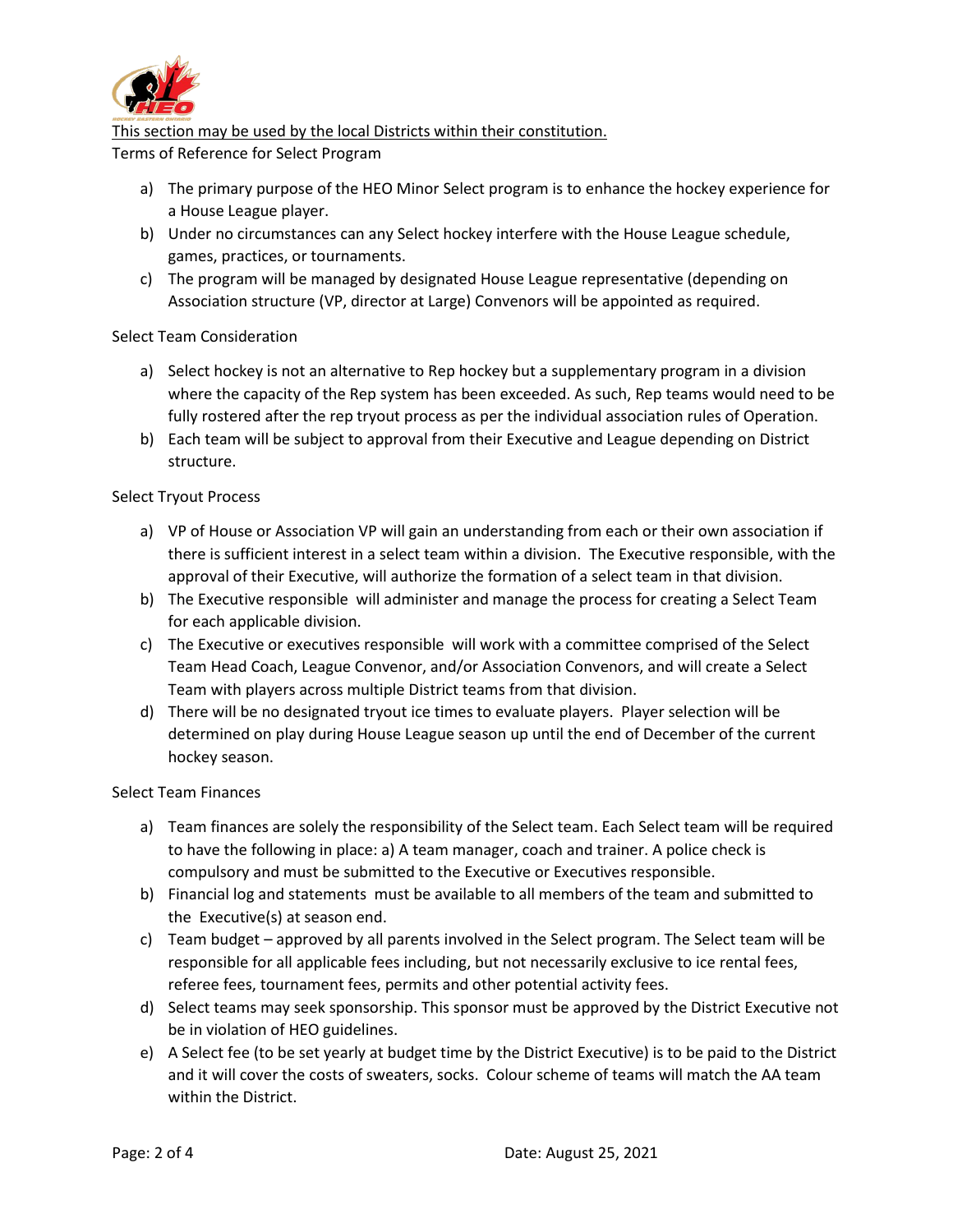

- f) Teams may collect a player fee of no more than \$250.00.
- g) Select teams are restricted from entering tournaments during the playoffs.
- h) Select teams must submit their list of three tournaments to their District Executive for approval.
- i) Failure to comply will result in folding of the team.

### Select Team Player Eligibility

Select hockey is an option that will be available for House League players within the District; however, Select hockey is a residency restrictive program as defined by HEO rules. In general:

- a) All players must reside in the immediate District catchment area.
- b) Any appeals to the policy regarding residency must be made by the family to the District, following the HEO guidelines.
- c) No spaces will be left open for players wishing to appeal once team selection has been made.
- d) Any player that has a current unresolved appeal will not be permitted to play on the Select team.
- e) All eligible players must be in good standing with all applicable programs within Hockey Canada.

#### Select Team Player Selection

- a) A Select team can roster up to 17 skaters + 2 goalies, to a maximum of 19 players.
- b) The selection of the Select team will be made by a committee comprising (depending on District structure) of the VP of House or Association Executive Head Coach, League Convenor and/or Association Convenors. The VP of House or Association executives are authorized to increase the size of the Selection Committee to include additional independent evaluators.
- c) Players who successfully roster to a Rep team and subsequently quit the team to return to House League will not be eligible for Select.
- d) There will be no out of age players; team is comprised of players born within the same calendar year.
- e) There will be no affiliated players (or call ups) under any circumstances.

#### Select Team Coaching Selection

Persons wishing to apply for a coaching position must apply in writing, using the current Coaching Application, to the VP of House or League / Association Executive(s) and be approved by the Executive Committee. The following will be considered:

- a) All coaches applying for Select teams will be interviewed by the coaching selection committee, and successful candidates will be forwarded to the League executive for approval.
- b) All applicants must meet the qualification requirements as established by HEO and have documentation to support these credentials at the time of interview.
- c) A police check is mandatory and must be submitted by a candidate to the League Executive.
- d) Other team staff will not be selected until player selection is complete.

#### Select Team Formation

- a) The District Chair must approve the team.
- b) Rostered Select team applications must be made to HEO by the 10th of January